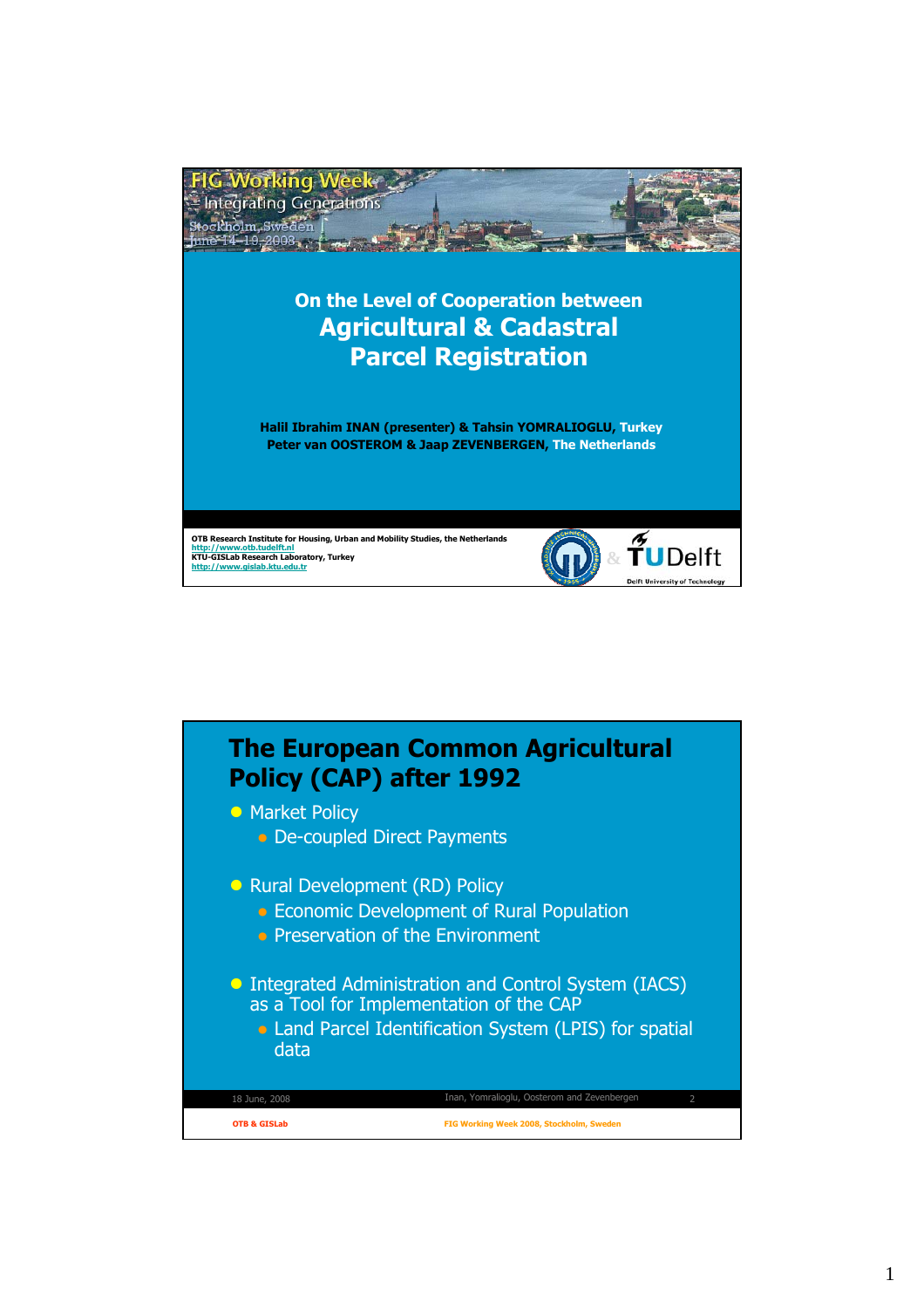

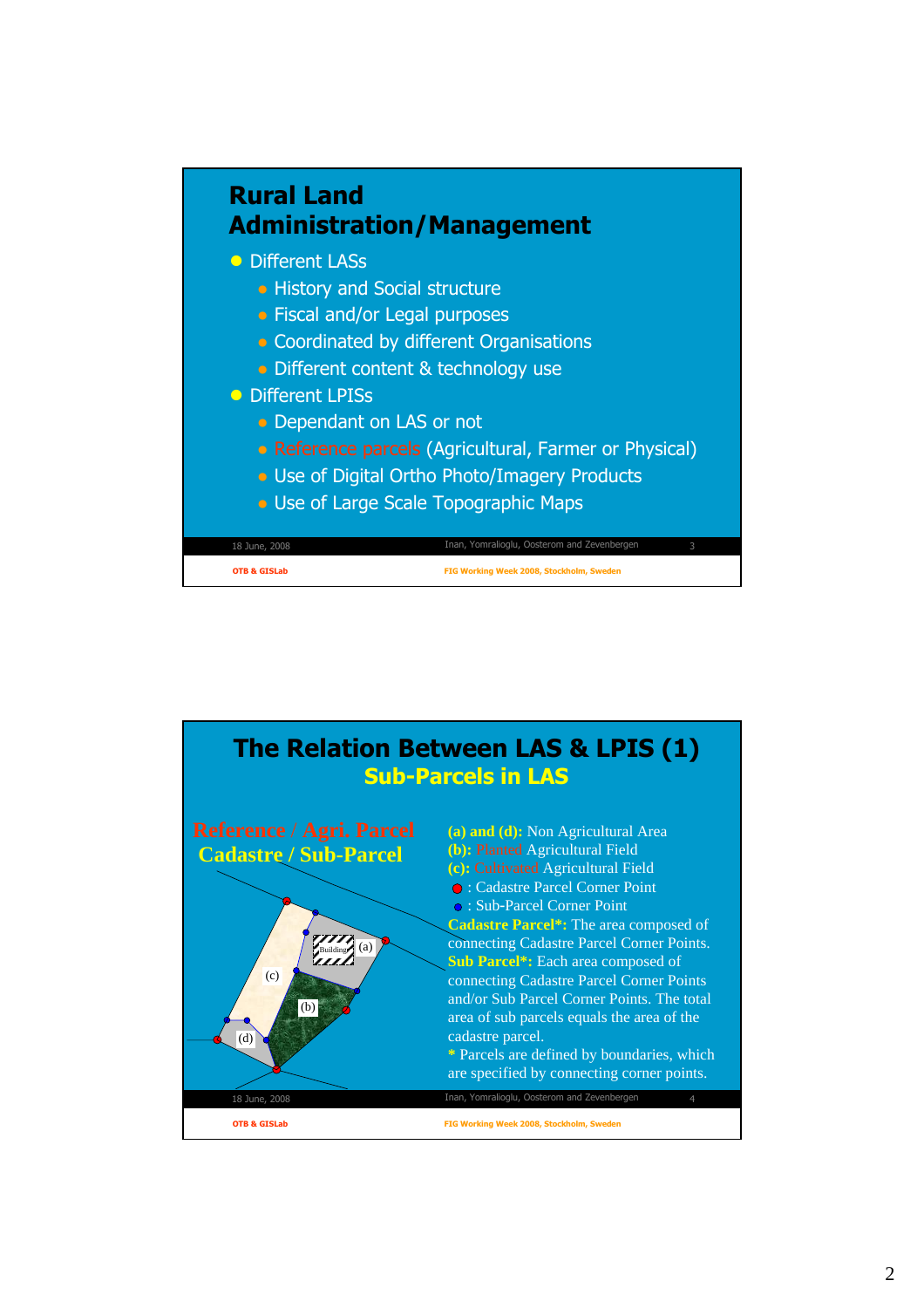

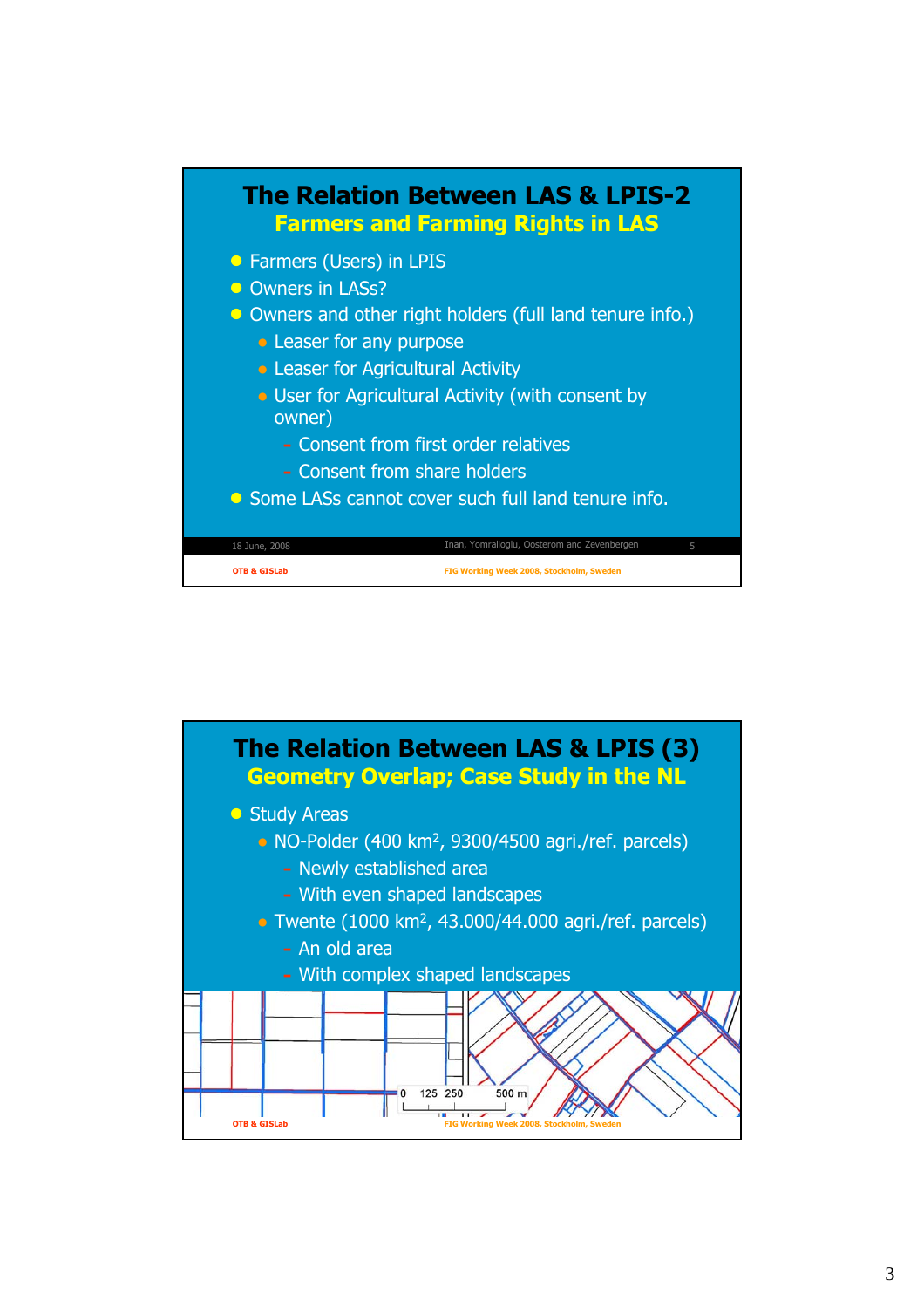| The Relation Between LAS & LPIS (3) |                                          |                     |                |             | <b>Geometry Overlap; Results</b>            |                |                |             |                        |                |
|-------------------------------------|------------------------------------------|---------------------|----------------|-------------|---------------------------------------------|----------------|----------------|-------------|------------------------|----------------|
| <b>Boundary Overap</b>              | <b>Intersection</b>                      |                     |                |             | with Agricultural Parcels                   |                |                |             | with Reference Parcels |                |
|                                     | <b>Tolerance</b>                         |                     | 1 <sub>m</sub> | 2m          | 3 <sub>m</sub>                              | 5 <sub>m</sub> | 1 <sub>m</sub> | 2m          | 3m                     | 5m             |
| <b>NO-Polder</b>                    | any                                      | km<br>$\frac{0}{0}$ | 1479<br>23     | 2140<br>33  | 2449<br>38                                  | 2715<br>42     | 1530<br>35     | 2259<br>51  | 2556<br>58             | 2792<br>63     |
|                                     | $\geq$<br>100m                           | km<br>$\frac{0}{0}$ | 1408<br>22     | 2092<br>33  | 2412<br>38                                  | 2678<br>42     | 1425<br>32     | 2166<br>49  | 2471<br>56             | 2693<br>61     |
| <b>Twente</b>                       | any                                      | km<br>$\frac{0}{0}$ | 7146<br>33     | 11407<br>53 | 12908<br>59                                 | 13408<br>62    | 5800<br>25     | 10803<br>48 | 12721<br>57            | 12815<br>57    |
|                                     | $\geq$<br>100m                           | km<br>$\frac{0}{0}$ | 5479<br>25     | 9723<br>45  | 11228<br>52                                 | 11271<br>52    | 4212<br>19     | 8956<br>40  | 10825<br>48            | 10295<br>46    |
|                                     |                                          |                     |                |             |                                             |                |                |             |                        |                |
| 18 June, 2008                       |                                          |                     |                |             | Inan, Yomralioglu, Oosterom and Zevenbergen |                |                |             |                        | $\overline{7}$ |
| <b>OTB &amp; GISLab</b>             | FIG Working Week 2008, Stockholm, Sweden |                     |                |             |                                             |                |                |             |                        |                |

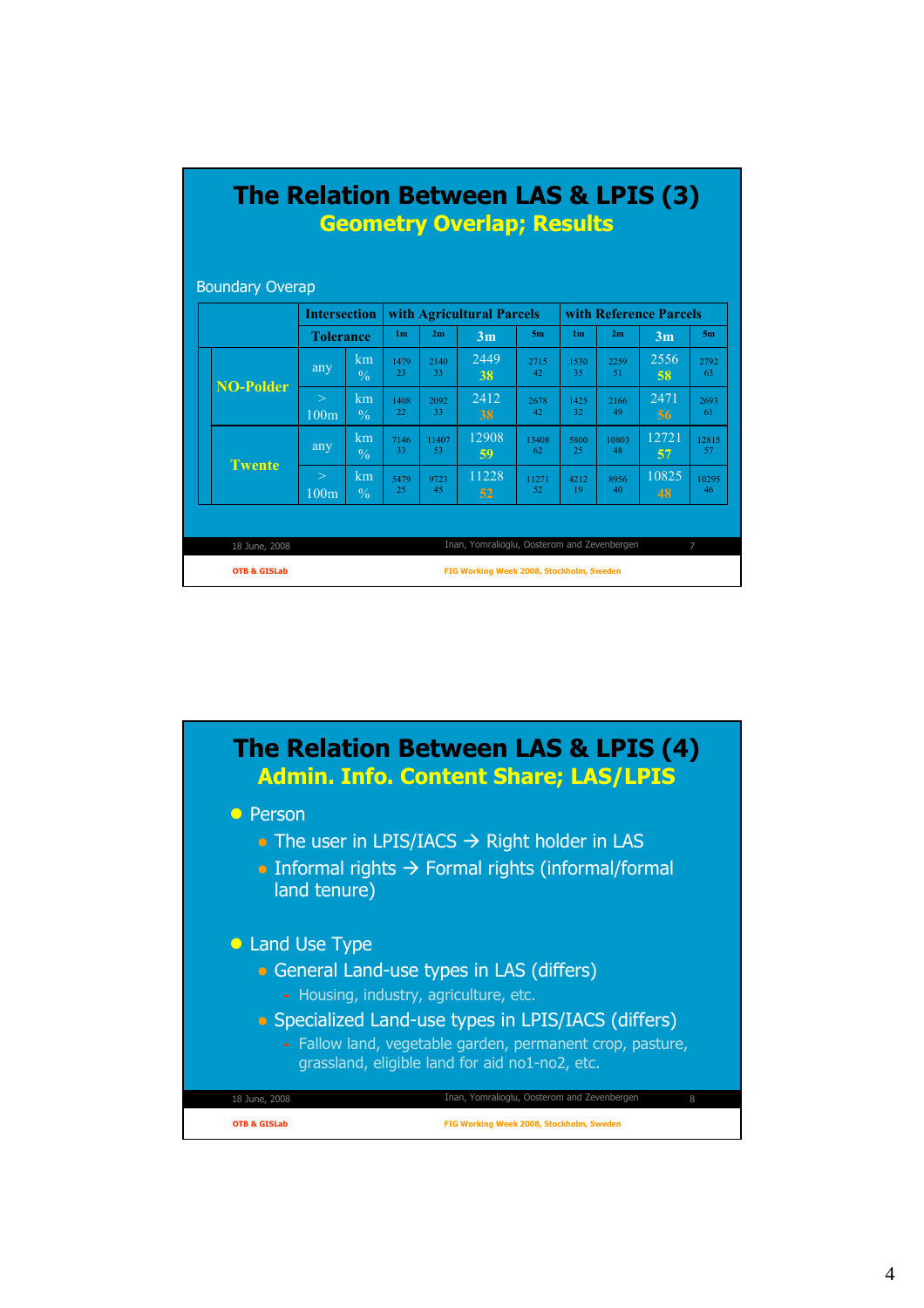

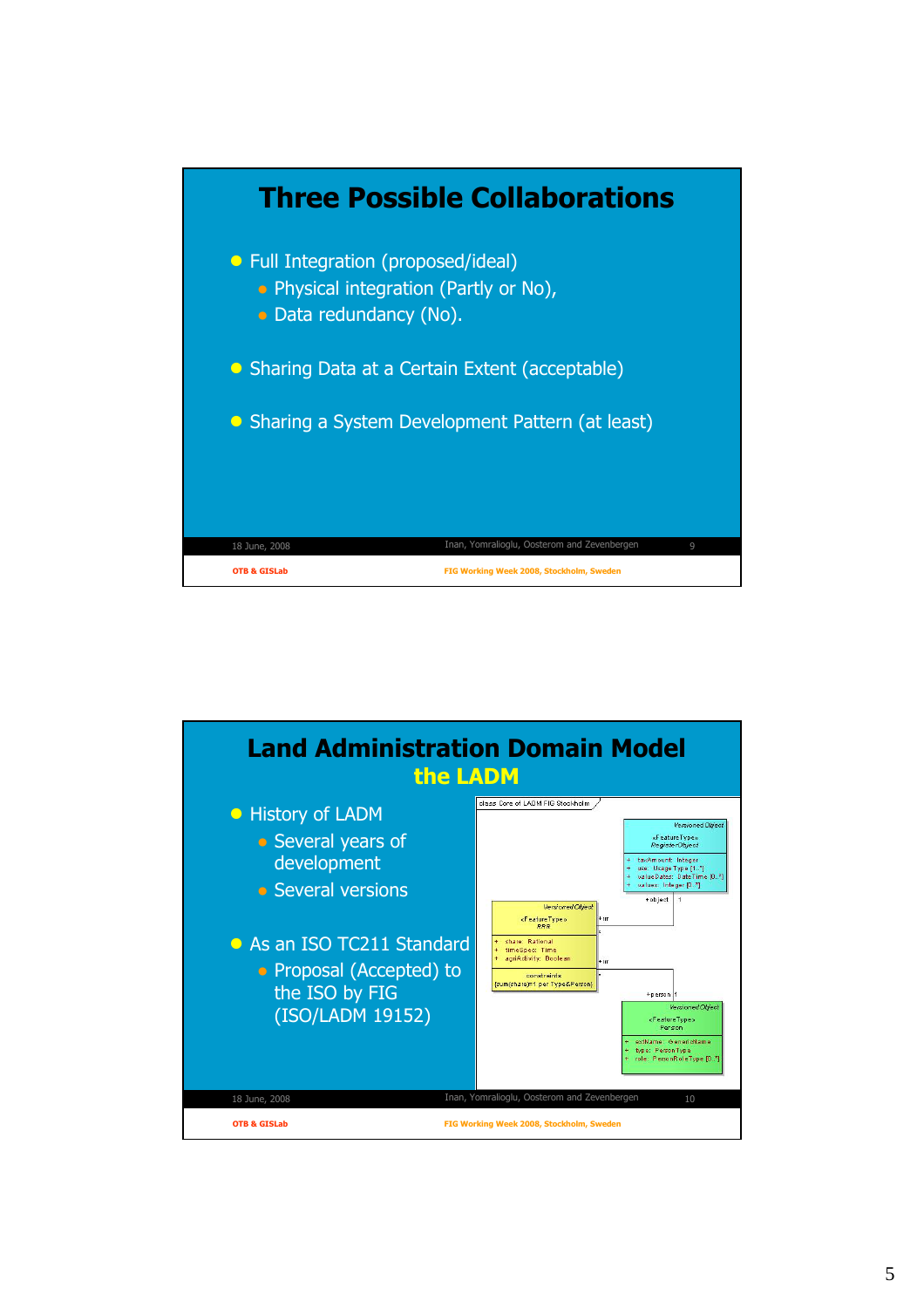

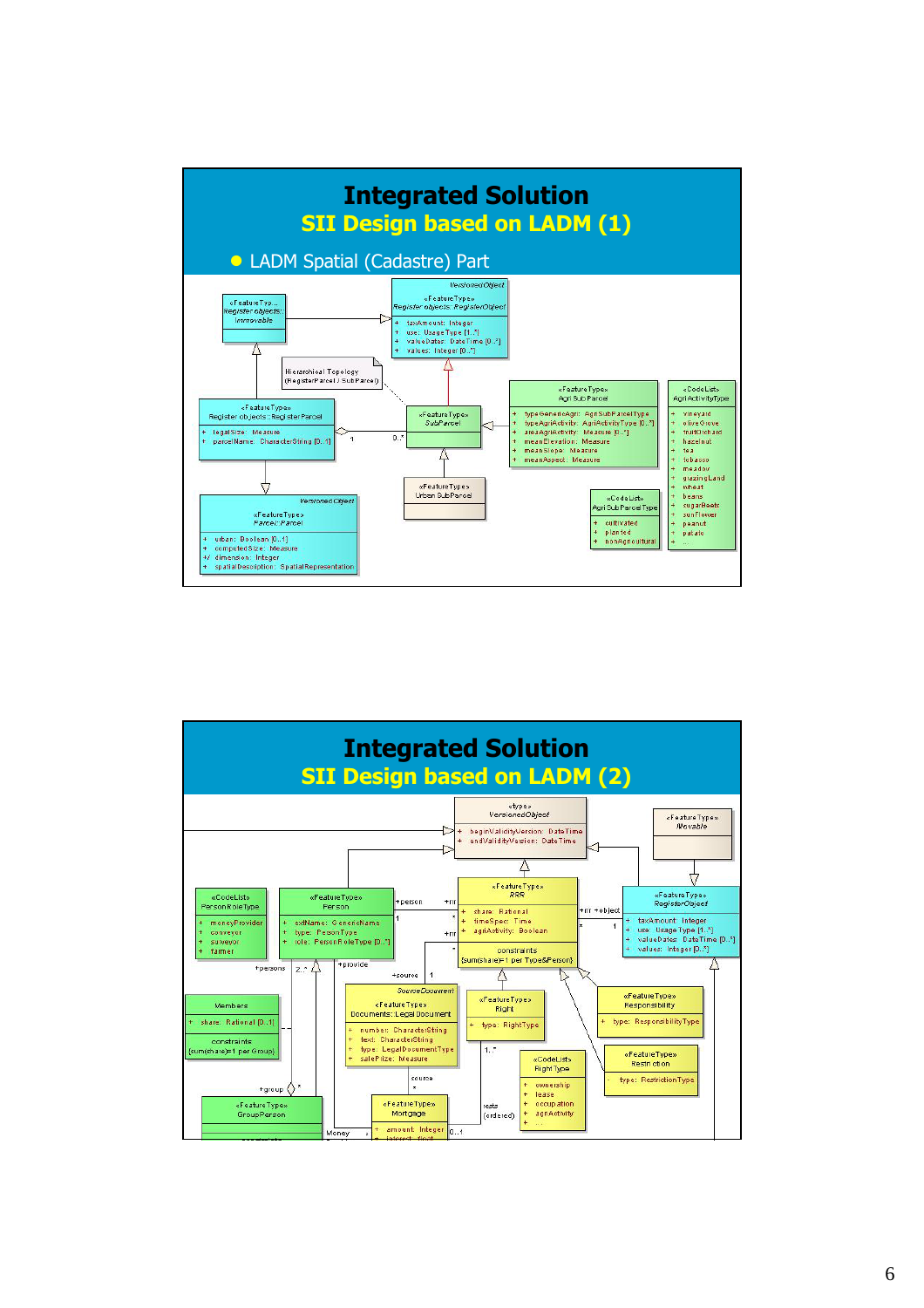

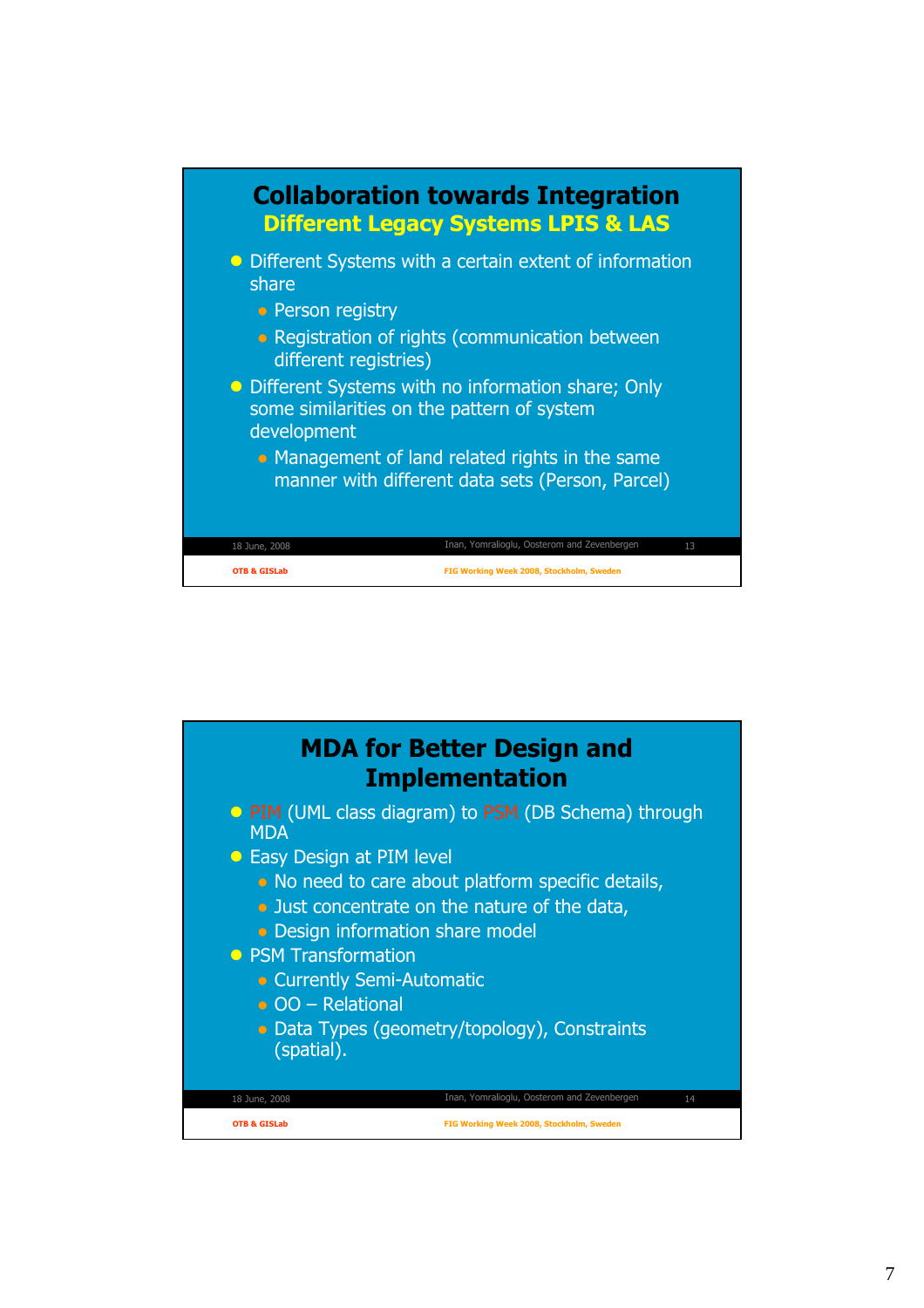